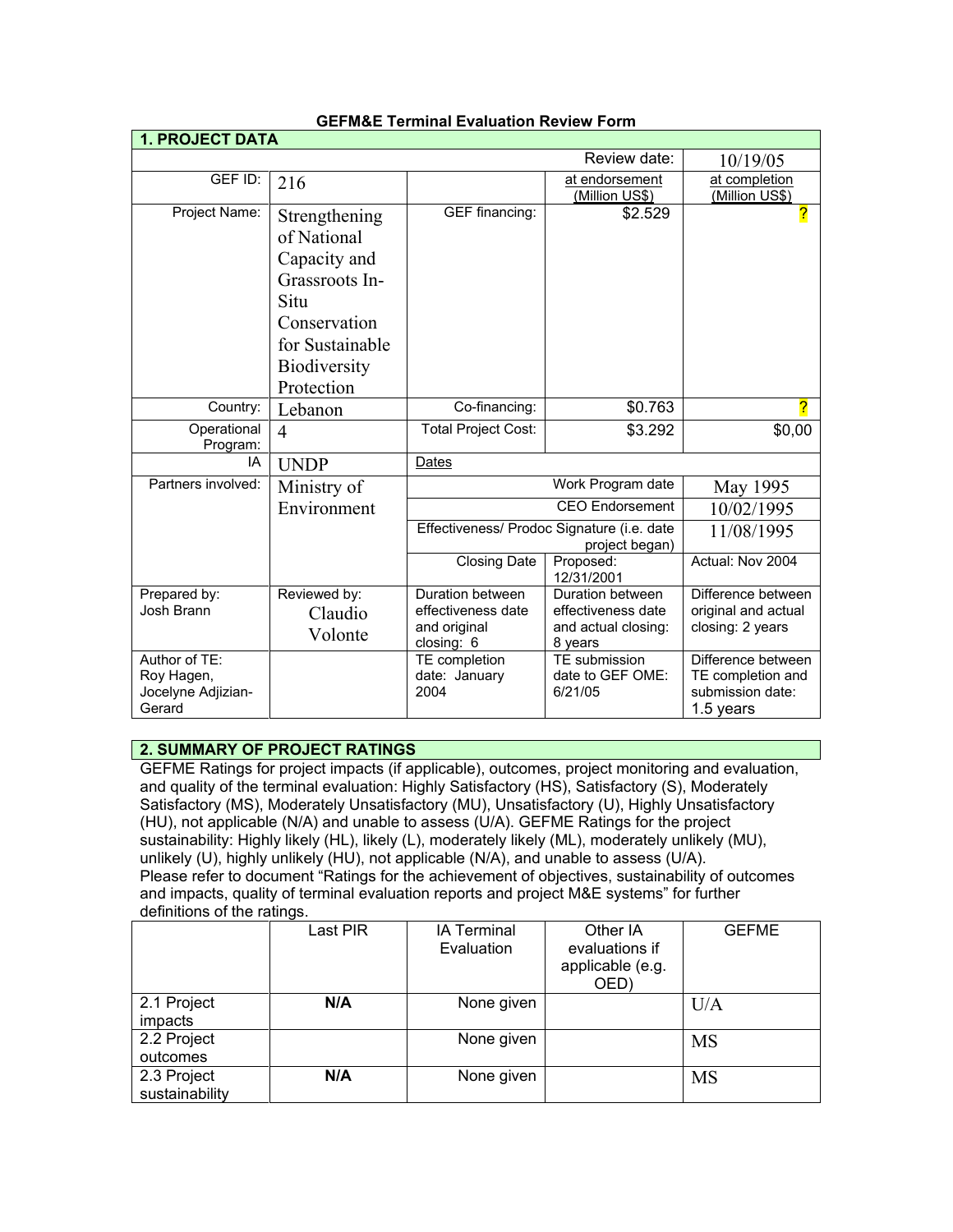| 2.4 Monitoring<br>and evaluation        | N/A | None given |         |
|-----------------------------------------|-----|------------|---------|
| 2.5 Quality of the<br>evaluation report | N/A | N/A        | MU(3.4) |

Should this terminal evaluation report be considered a good practice? **NO** Why? There is no information presented in the TE on the projects final costs, and there is not a good discussion of sustainability of outcomes and impacts.

# **3. PROJECT OBJECTIVES, EXPECTED AND ACTUAL OUTCOMES**

| <b>3.1 Project Objectives</b>                                                                                                                                                                                                                                                                                                                                                                                                                                                                                                                                                                                                                                                                                                                                                                                                                                                                                                                                                                                                                                                                                                                                                                                                                                                                                                                                                                                                                                                                   |
|-------------------------------------------------------------------------------------------------------------------------------------------------------------------------------------------------------------------------------------------------------------------------------------------------------------------------------------------------------------------------------------------------------------------------------------------------------------------------------------------------------------------------------------------------------------------------------------------------------------------------------------------------------------------------------------------------------------------------------------------------------------------------------------------------------------------------------------------------------------------------------------------------------------------------------------------------------------------------------------------------------------------------------------------------------------------------------------------------------------------------------------------------------------------------------------------------------------------------------------------------------------------------------------------------------------------------------------------------------------------------------------------------------------------------------------------------------------------------------------------------|
| What are the Global Environmental Objectives? Any changes during implementation?                                                                                                                                                                                                                                                                                                                                                                                                                                                                                                                                                                                                                                                                                                                                                                                                                                                                                                                                                                                                                                                                                                                                                                                                                                                                                                                                                                                                                |
| The project will put into place an effectively managed system of protected areas to safeguard<br>endemic and endangered species of flora and fauna, conserve their habitats and incorporate<br>biodiversity conservation as an integral part of sustainable human development. The project<br>will test a specific model of three demonstration parks where the Ministry of Environment, local<br>NGOs, and in-country scientific institutions will cooperate and coordinate their activities to<br>promote both the long-term ecological and the short term economic objectives of wildlife<br>conservation.                                                                                                                                                                                                                                                                                                                                                                                                                                                                                                                                                                                                                                                                                                                                                                                                                                                                                   |
| What are the Development Objectives? Any changes during implementation?<br>$\bullet$                                                                                                                                                                                                                                                                                                                                                                                                                                                                                                                                                                                                                                                                                                                                                                                                                                                                                                                                                                                                                                                                                                                                                                                                                                                                                                                                                                                                            |
| "The project's overall development objective is to conserve endemic and endangered<br>wildlife and their habitats, incorporate wildlife conservation as an integral part of<br>sustainable human development, strengthen the institutional capacity of government<br>agencies and NGOs, and promote national reconciliation."(PD)                                                                                                                                                                                                                                                                                                                                                                                                                                                                                                                                                                                                                                                                                                                                                                                                                                                                                                                                                                                                                                                                                                                                                               |
| 3.2 Outcomes and Impacts                                                                                                                                                                                                                                                                                                                                                                                                                                                                                                                                                                                                                                                                                                                                                                                                                                                                                                                                                                                                                                                                                                                                                                                                                                                                                                                                                                                                                                                                        |
|                                                                                                                                                                                                                                                                                                                                                                                                                                                                                                                                                                                                                                                                                                                                                                                                                                                                                                                                                                                                                                                                                                                                                                                                                                                                                                                                                                                                                                                                                                 |
| What were the major project outcomes and impacts as described in the TE?<br>According to the TE, "All of the available information indicates that the project has<br>been very successful at the most basic level of protecting the biodiversity and habitats<br>of the reserves from well-known human pressures."<br>"In spite of major social and political divisions, there is clearly a strong base of<br>support for conservation of the reserves amongst a wide range of stakeholders and<br>authorities."<br>"There has been very significant progress on the development of capacities to manage<br>Pas. However, capacity development has been far below what it could have been.<br>This is especially true for the Ministry of Environment."<br>"The three reserves all have functional management systems and are managed by<br>local management teams. Management plans were prepared and approved for all<br>three reserves. However, the plans are very general and lacking in much of the detail<br>that is critical for effective management."<br>"One of the project objectives calls for efforts for defining an overall strategy of<br>conservation in Lebanon. This has not been achieved. There is no overall strategy<br>defining conservation priorities and the means for conserving them."<br>"None of the site-level capacity building was focused on the enhancing the internal<br>systems of management and governance of the local NGOs that were responsible for |
| hiring and overseeing the Management Teams at each reserve for the first five years.<br>The Evaluation Team believes that this may have been a strategic error in project<br>design and implementation."<br>"The awareness raising at the local level has been quite successful. The reserves are<br>generally respected by the local populations and are increasingly a source of pride for<br>them. The impact of awareness raising at the national level is much more difficult to<br>judge."                                                                                                                                                                                                                                                                                                                                                                                                                                                                                                                                                                                                                                                                                                                                                                                                                                                                                                                                                                                                |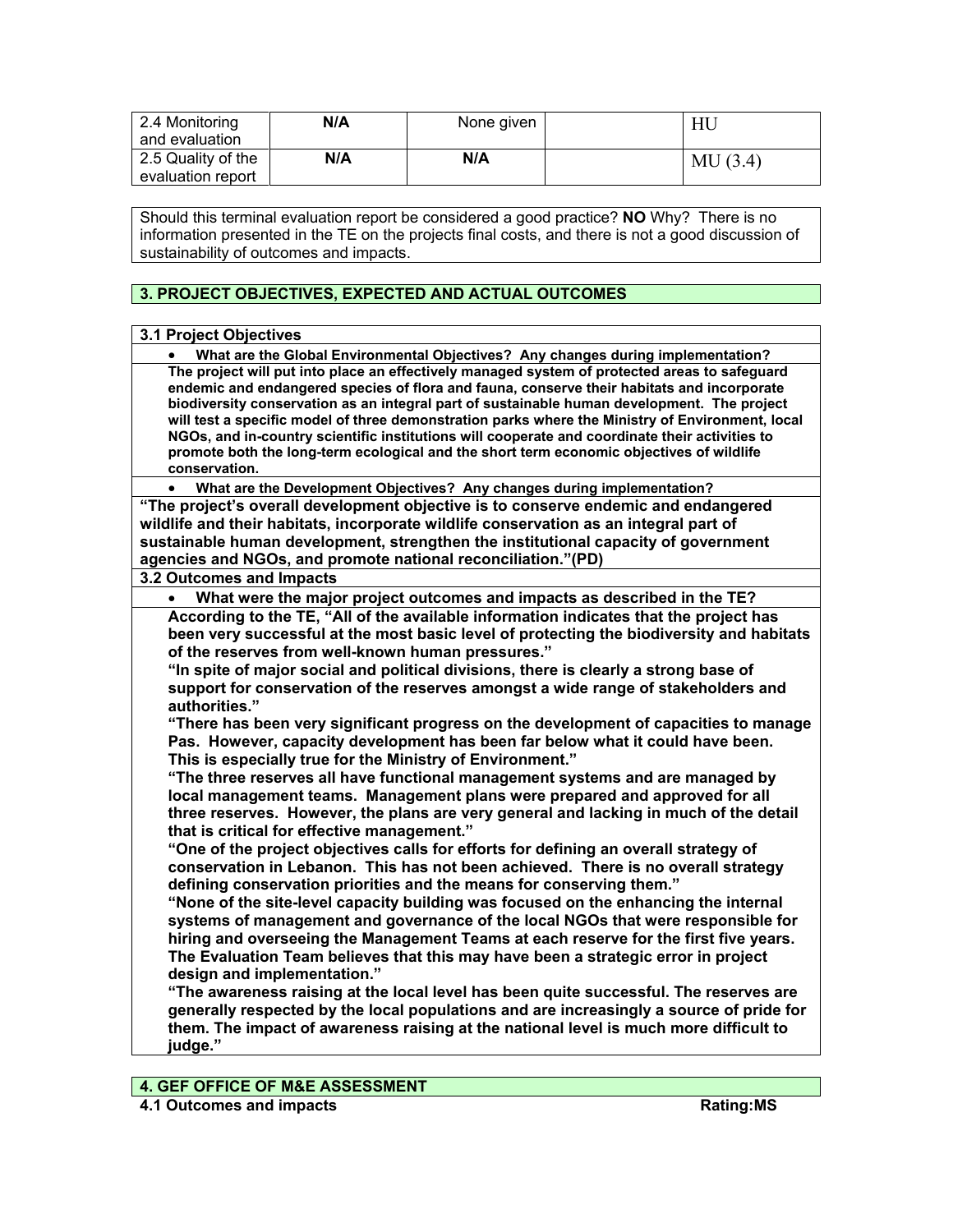#### **A Relevance**

• **In retrospect, were the project's outcomes consistent with the focal areas/operational program strategies? Explain**

**The project outcomes are highly relevant to and consistent with the focal area and operational program strategies. The project focused on three protected areas in Lebanon, and has been mostly successful in meeting the immediate objectives outlined in the project. The next step for the country, as described in the TE, will be to move from focusing on specific individual PAs within Lebanon to a comprehensive plan and capacity development for the full national PA network.** 

#### **B Effectiveness**

• **Are the project outcomes as described in the TE commensurable with the expected outcomes (as described in the project document) and the problems the project was intended to address (i.e. original or modified project objectives)?** 

**For the most part yes – see previous highlights of outcomes and impacts. There are, however, three minor weaknesses in the achievement of project outcomes as described in the project document. The first is that the management plans developed for the three PAs are generic and weak and do not provide sufficient guidance for the full and proper management of the reserves. The second is that the project failed to develop a comprehensive conservation strategy at the national level, which was one of the intended outcomes. Third, the institutional capacity built at the national level fell short of what was anticipated. Other than these issues, the project was effective in achieving the expected outcomes. The main problem is that there is little to no data to understand how the achievement of project outcomes has affected biodiversity.** 

**C Efficiency (cost-effectiveness)** 

• **Include an assessment of outcomes and impacts in relation to inputs, costs, and implementation times based on the following questions: Was the project cost – effective? How does the cost-time Vs. outcomes compare to other similar projects? Was the project implementation delayed due to any bureaucratic, administrative or political problems?**

**There is no discussion of cost-effectiveness in the TE. There is also no real discussion of the financial aspects of the project, so it is extremely difficult to make any real assessment of the cost-effectiveness of the project. The TE does not include any discussion of the implementation aspects of the project in any way. In general the rate of disbursement was anticipated to be approximately half the GEF average for biodiversity projects, and this decreased even further with the three year no-cost extension.** 

**4.2 Likelihood of sustainability.** Using the following sustainability criteria, include an assessment of project sustainability based on the information presented in the TE.

| <b>Financial resources</b><br>A                                                                              | Rating: 4         |  |  |
|--------------------------------------------------------------------------------------------------------------|-------------------|--|--|
| The TE does not specifically discuss sustainability issues, but it does discuss some aspects of financing of |                   |  |  |
| PA management, including revenue from the government, tourist revenue, and national level fundraisers. It    |                   |  |  |
| seems as though the government contribution will continue to be important, and tourist visits have been      |                   |  |  |
| increasing at 30%/year for 5 years. As a follow-up the TE strongly encourages seeking additional GEF         |                   |  |  |
| funding, which is not exactly a plan for long-term sustainability.                                           |                   |  |  |
| Socio political<br>в                                                                                         | Rating: 5         |  |  |
| The project has succeeded in raising awareness and support at the local level for the three protected areas  |                   |  |  |
| involved in the project. According to some examples given in the project, this has been a remarkable         |                   |  |  |
| change.                                                                                                      |                   |  |  |
| Institutional framework and governance<br>C                                                                  | Rating: 3         |  |  |
| Apparently the Government Appointed Committees have not been completely successful in meeting the            |                   |  |  |
| management challenges of the three protected areas, and the TE mentions some "structural" issues that        |                   |  |  |
| need to be addressed. At the national level the MoE apparently did not live up to its commitments to the     |                   |  |  |
| project, and the level of capacity built was less than desired.                                              |                   |  |  |
| Ecological (for example, for coffee production projects, reforestation for carbon<br>D                       |                   |  |  |
| sequestration under OP12, etc.)                                                                              | <b>Rating: MS</b> |  |  |
| According to anecdotal evidence cited by the TE, the status of biodiversity has been mostly secured within   |                   |  |  |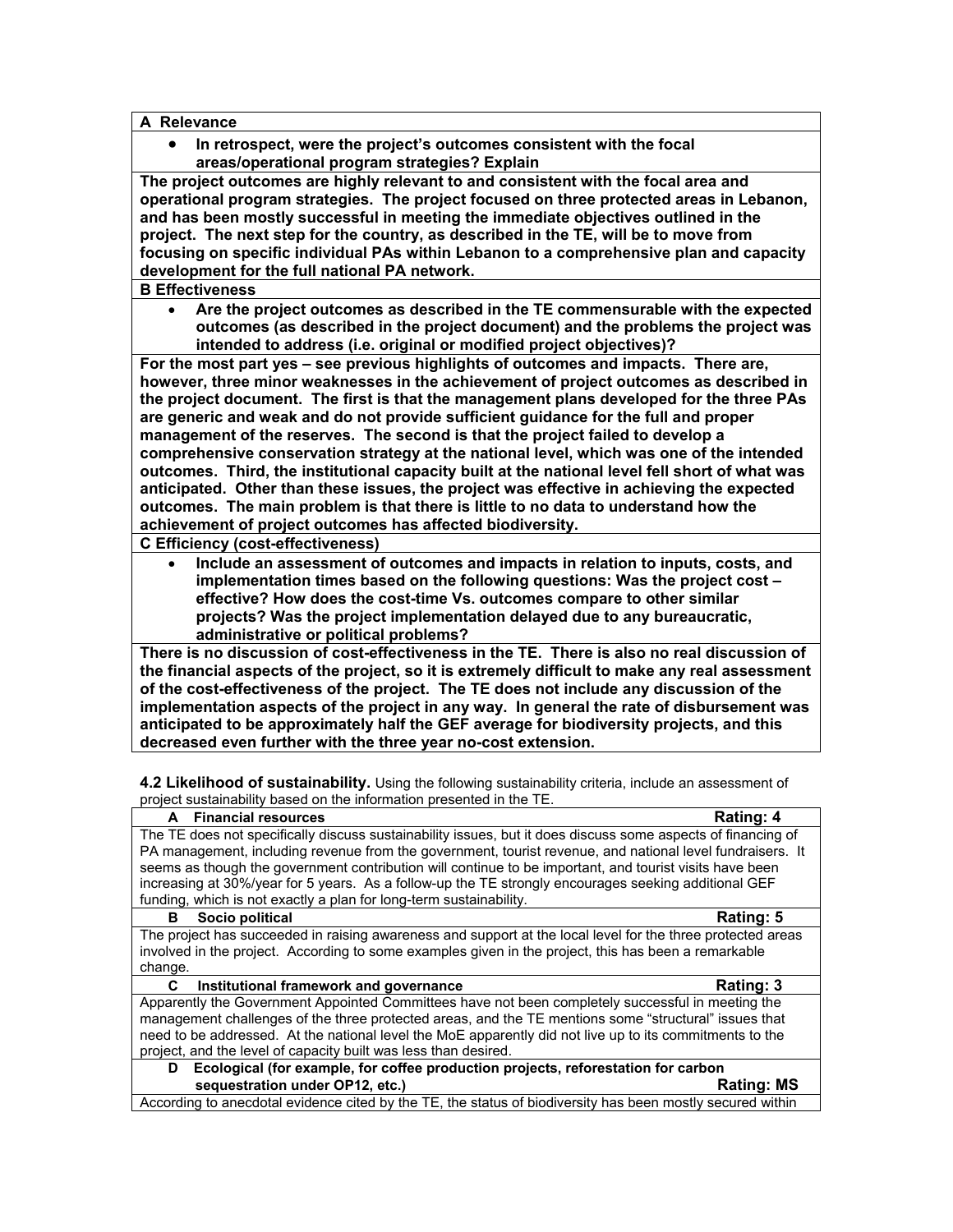the three protected areas. This is not supported by systematic data collection however.

**E Examples of replication and catalytic outcomes suggesting increased likelihood of sustainability Rating: U/A**

During the course of the project the number of Pas in Lebanon increased from 3 to 7, but there is no discussion about whether the activities and lessons from the 3 pilot protected areas in the project have been or will be applied to the other protected areas.

## **4.3 Assessment of the project's monitoring and evaluation system based on the information in the TE**

**A. Effective M&E systems in place: What were the accomplishments and shortcomings of the project's M&E system in terms of the tools used such as: indicators, baselines, benchmarks, data collection and analysis systems, special studies and reports, etc.? Rating: 1**

According to the TE, "There are no functional monitoring systems and almost no monitoring data that show that biodiversity is successfully being conserved in these three reserves." Further, "The lack of impact indicators in the design document…has been an important constraint for both project implementation and for this final evaluation." However, the TE does include as Annex E Addendum 1 copies of the Protected Area Management Effectiveness Tracking Tool which has been completed at least once for each of the three reserves included in the project. It is not clear if the METT has been applied more than once, which would enable the evaluators to identify changes to the baseline level. There is no analysis of the tracking tools included with the report.

**B. Information used for adaptive management: What is the experience of the project with adaptive management? Rating: U/A**

There is no discussion of adaptive management within the TE, and there is no discussion of implementation aspects of the project upon which some assessment of the project's experience with adaptive management could be based.

**Can the project M&E system be considered a good practice? NO**

## **4.4 Quality of lessons**

Weaknesses and strengths of the project lessons as described in the TE (i.e. lessons follow from the evidence presented, or lessons are general in nature and of limited applicability, lessons are comprehensive, etc.)

**What lessons mentioned in the TE that can be considered a good practice or approaches to avoid and could have application for other GEF projects?**

In order to focus resources where they are most critically needed, conservation priorities for each PA should be identified, prioritized and presented in easily understandable cartographic form. In order to properly protect and manage a protected area, it is critical to identify and prioritize the threats and to analyze the root causes of the threats. This knowledge base on threats is essential for developing effective strategies and interventions for countering the threats to the PA.

The statement of objectives in a PA management plan should define what one hopes to achieve during the life of the management plan. Objectives should be as specific and quantifiable as possible. Objectively verifiable indicators should be defined to allow managers and oversight agencies to monitor the level of achievement of the objectives that have been set.

The management plan should define appropriate measures that seek to make the experience of visitors to PA as rewarding as possible while ensuring the objective that the conservation of the reserve and its biodiversity is not endangered and while contributing to the costs of PA management. The definition of the carrying capacity for tourism must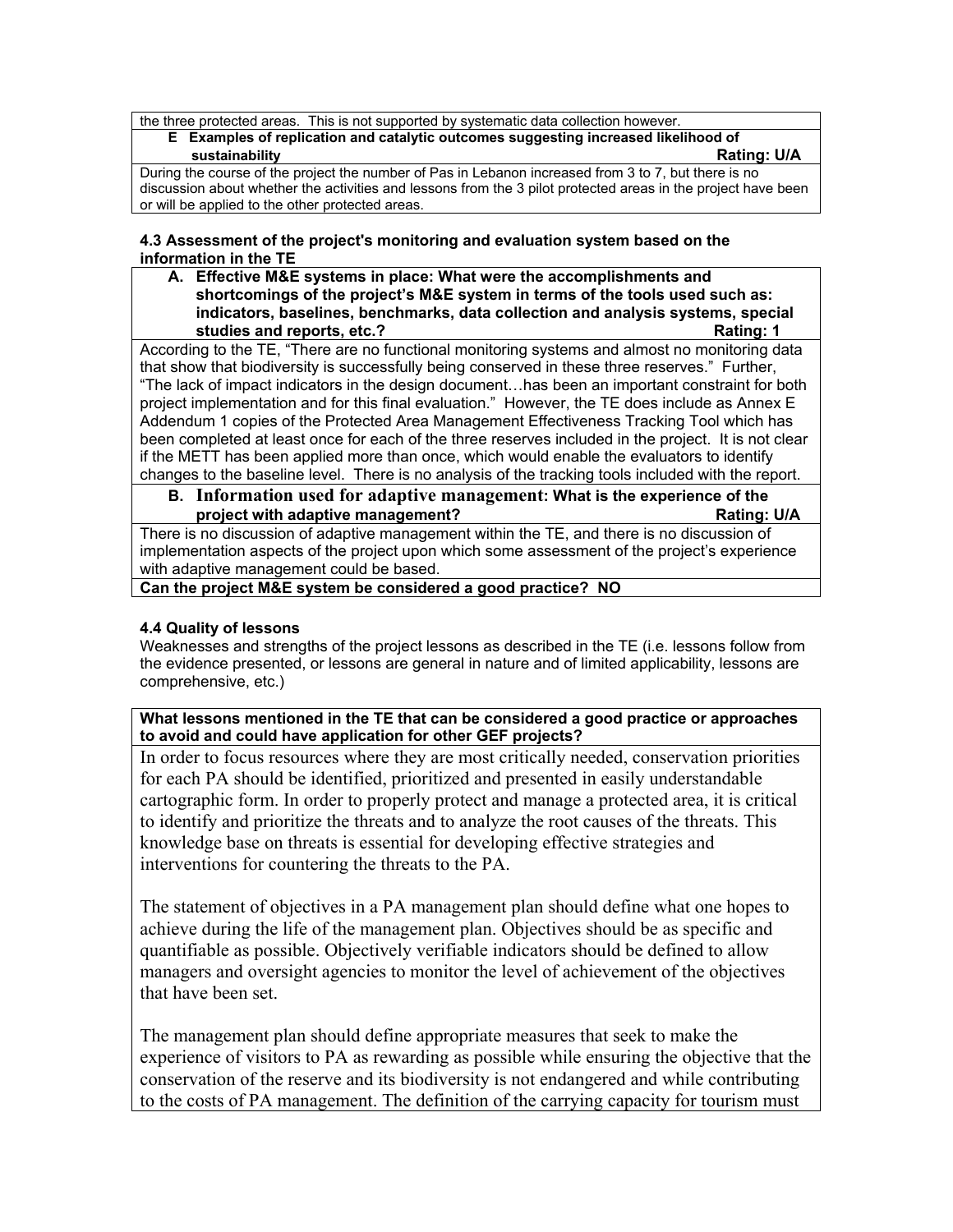be given especially high priority in Lebanon, given the very small size of many reserves.

PA management plans should define and prioritize the management-oriented research needs. M&E should be seen primarily as a management tool – a tool to measure whether or not management objectives are being met and to indicate whether management strategies and interventions need to be modified.

Local community/stakeholder support for PA is critical. Developing such support is often complicated. Incentive programs need to be very carefully thought out and should be included in PA management strategies.

It is critical to develop a law that authorizes the collection of park entrance fees and that allows the local managers to reinvest these fees directly in the management of the park.

**4.5 Quality of the evaluation report** Provide a number rating 1-6 to each criteria based on: Highly Satisfactory = 6, Satisfactory = 5, Moderately Satisfactory = 4, Moderately Unsatisfactory = 3, Unsatisfactory = 2, and Highly Unsatisfactory = 1. Please refer to the "Criteria for the assessment of the quality of terminal evaluation reports" in the document "Ratings for the achievement of objectives, sustainability of outcomes and impacts, quality of terminal evaluation reports and project M&E systems" for further definitions of the ratings.

## **4.5.1 Comments on the summary of project ratings and terminal evaluation findings** In some cases the GEF Office of M&E may have independent information collected for example, through a field visit or independent evaluators working for the Office of M&E. If substantial independent information has been collected, then complete this section with any comments about the project.

| 4.5.2 Quality of terminal evaluation report                                                                                        | <b>Ratings</b> |
|------------------------------------------------------------------------------------------------------------------------------------|----------------|
| A. Does the report contain an assessment of relevant outcomes and<br>impacts of the project and the achievement of the objectives? | 5              |
| B. Is the report internally consistent, is the evidence<br>complete/convincing and are the IA ratings substantiated?               |                |
| C. Does the report properly assess project sustainability and /or a project<br>exit strategy?                                      | 2              |
| D. Are the lessons learned supported by the evidence presented and are<br>they comprehensive?                                      | 5              |
| E. Does the report include the actual project costs (total and per activity)<br>and actual co-financing used?                      |                |
| There is no information on actual project costs or co-financing.                                                                   |                |
| Does the report present an assessment of project M&E systems?<br>E.                                                                | $\varsigma$    |

| 4.6 Is a technical assessment of the project impacts<br>described in the TE recommended? Please place an "X" in | Yes: | No: X |  |
|-----------------------------------------------------------------------------------------------------------------|------|-------|--|
| the appropriate box and explain below.                                                                          |      |       |  |
| Explain: The technical explanation in the TE is comprehensive. What would be recommended                        |      |       |  |
| would be a scientific assessment on the ground of the project's impacts, which would be                         |      |       |  |
| accomplished through a long-term monitoring plan. The project appears to have been mostly                       |      |       |  |
| successful, at least in terms of its immediate impact on biodiversity resources, but there is no way            |      |       |  |
| to know how or if impacts actually occurred.                                                                    |      |       |  |